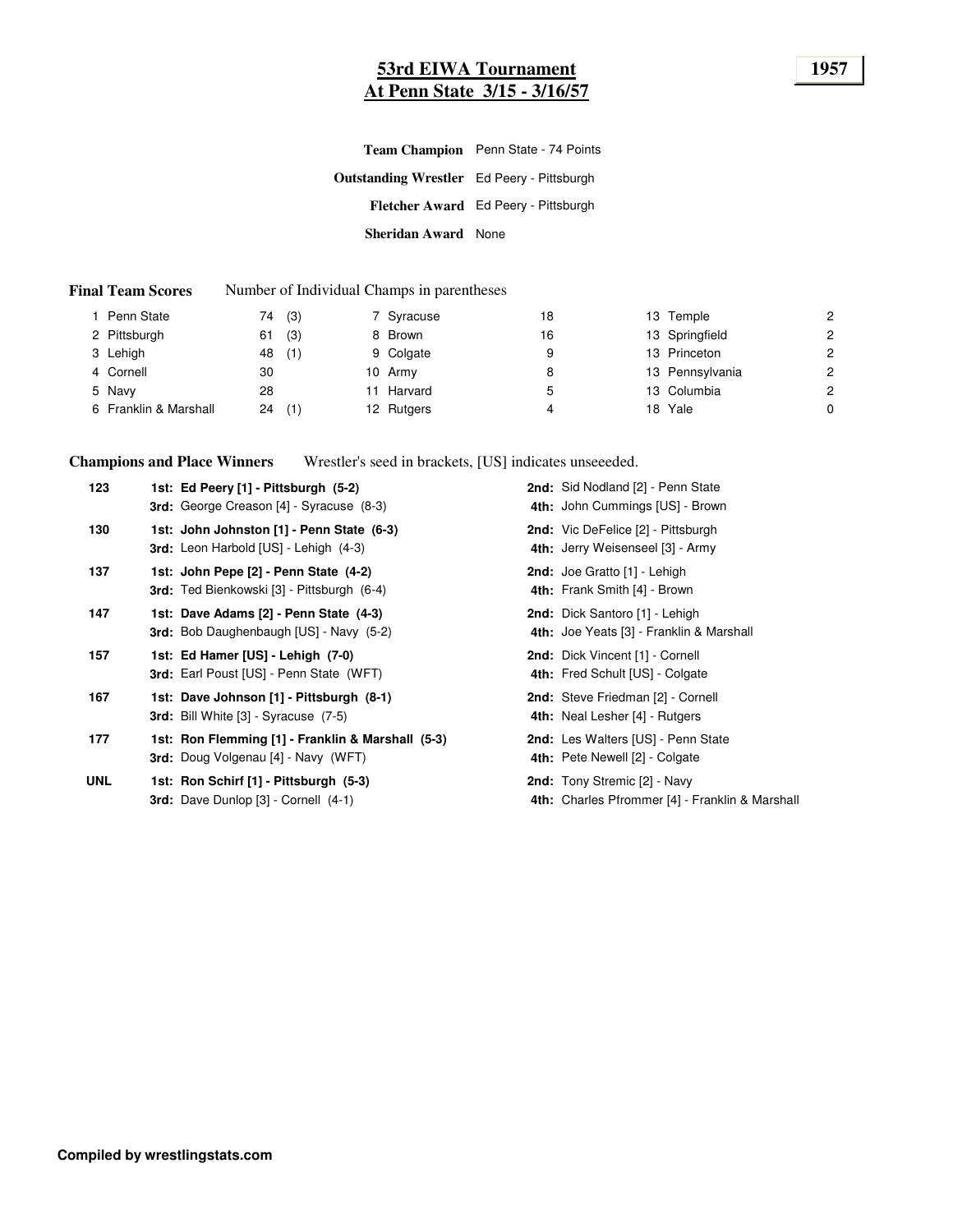# **3/15/1957 and 3/16/1957 at Penn State 1957 EIWA Championship Page 1 of 8**

#### **123 Weight Class**

| Ed Peery 5-2<br>Sid Nodland Fall 4:29<br>Sid Nodland Fall 6:37<br>Ed Amerantes 5-0<br>Sid Nodland 7-6<br>George Creason Fall 4:44<br>George Creason Fall 5:11<br>Bob Myers Fall 4:38<br>Third Place: George Creason 8-3 |
|-------------------------------------------------------------------------------------------------------------------------------------------------------------------------------------------------------------------------|
|                                                                                                                                                                                                                         |
|                                                                                                                                                                                                                         |
|                                                                                                                                                                                                                         |
|                                                                                                                                                                                                                         |
|                                                                                                                                                                                                                         |
|                                                                                                                                                                                                                         |
|                                                                                                                                                                                                                         |
|                                                                                                                                                                                                                         |
|                                                                                                                                                                                                                         |
|                                                                                                                                                                                                                         |
| Ed Peery Fall 3:18                                                                                                                                                                                                      |
| Ed Peery Fall 6:46                                                                                                                                                                                                      |
| Art McCall 7-5                                                                                                                                                                                                          |
| Ed Peery 6-2                                                                                                                                                                                                            |
| David Clark Fall 2:56                                                                                                                                                                                                   |
| John Cummings 3-2                                                                                                                                                                                                       |
| John Cummings 5-4                                                                                                                                                                                                       |
|                                                                                                                                                                                                                         |

#### **Pigtail Bouts**

Charles Hershey Fall 4:36 Charles Hershey, Franklin & Marshall Ed Hoffman, Rutgers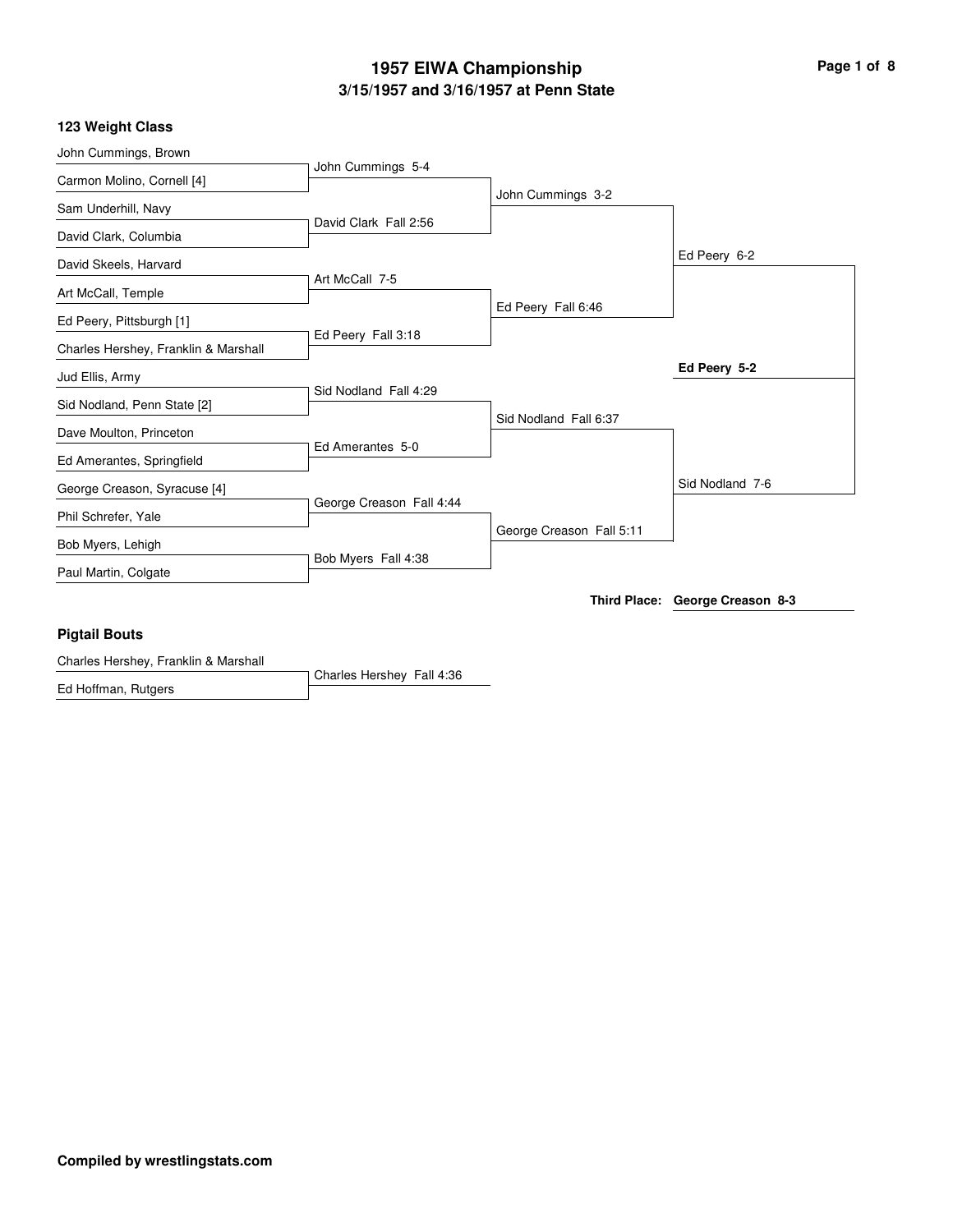# **3/15/1957 and 3/16/1957 at Penn State 1957 EIWA Championship Page 2 of 8**

## **130 Weight Class**

| Dick McShane, Colgate               |                         |                         |                               |
|-------------------------------------|-------------------------|-------------------------|-------------------------------|
| Ed Carlin, Syracuse [4]             | Ed Carlin 7-0           |                         |                               |
|                                     |                         | Leon Harbold DFT        |                               |
| Robert Green, Navy                  | Leon Harbold 10-2       |                         |                               |
| Leon Harbold, Lehigh                |                         |                         |                               |
| Paul Striker, Harvard               |                         |                         | John Johnston Fall 4:43       |
|                                     | John Johnston Fall 6:24 |                         |                               |
| John Johnston, Penn State [1]       |                         | John Johnston Fall 3:46 |                               |
| George Willis, Cornell              |                         |                         |                               |
| Dick McKeeby, Rutgers               | George Willis 9-4       |                         |                               |
| Steve Saltzman, Franklin & Marshall |                         |                         | John Johnston 6-3             |
|                                     | Steve Saltzman 2-1 OT   |                         |                               |
| George McLaughlin, Princeton        |                         | Vic DeFelice 8-2        |                               |
| Vic DeFelice, Pittsburgh [2]        |                         |                         |                               |
| Bob Hamada, Yale                    | Vic DeFelice Fall 3:30  |                         |                               |
| Jerry Weisenseel, Army [3]          |                         |                         | Vic DeFelice 8-3              |
|                                     | Jerry Weisenseel 5-0    |                         |                               |
| Wilfred Chassey, Springfield        |                         | Jerry Weisenseel 3-0    |                               |
| Dick Bakalor, Columbia              |                         |                         |                               |
| George Seaver, Brown                | George Seaver Fall 6:30 |                         |                               |
|                                     |                         |                         | Third Place: Leon Harbold 4-3 |

**Pigtail Bouts**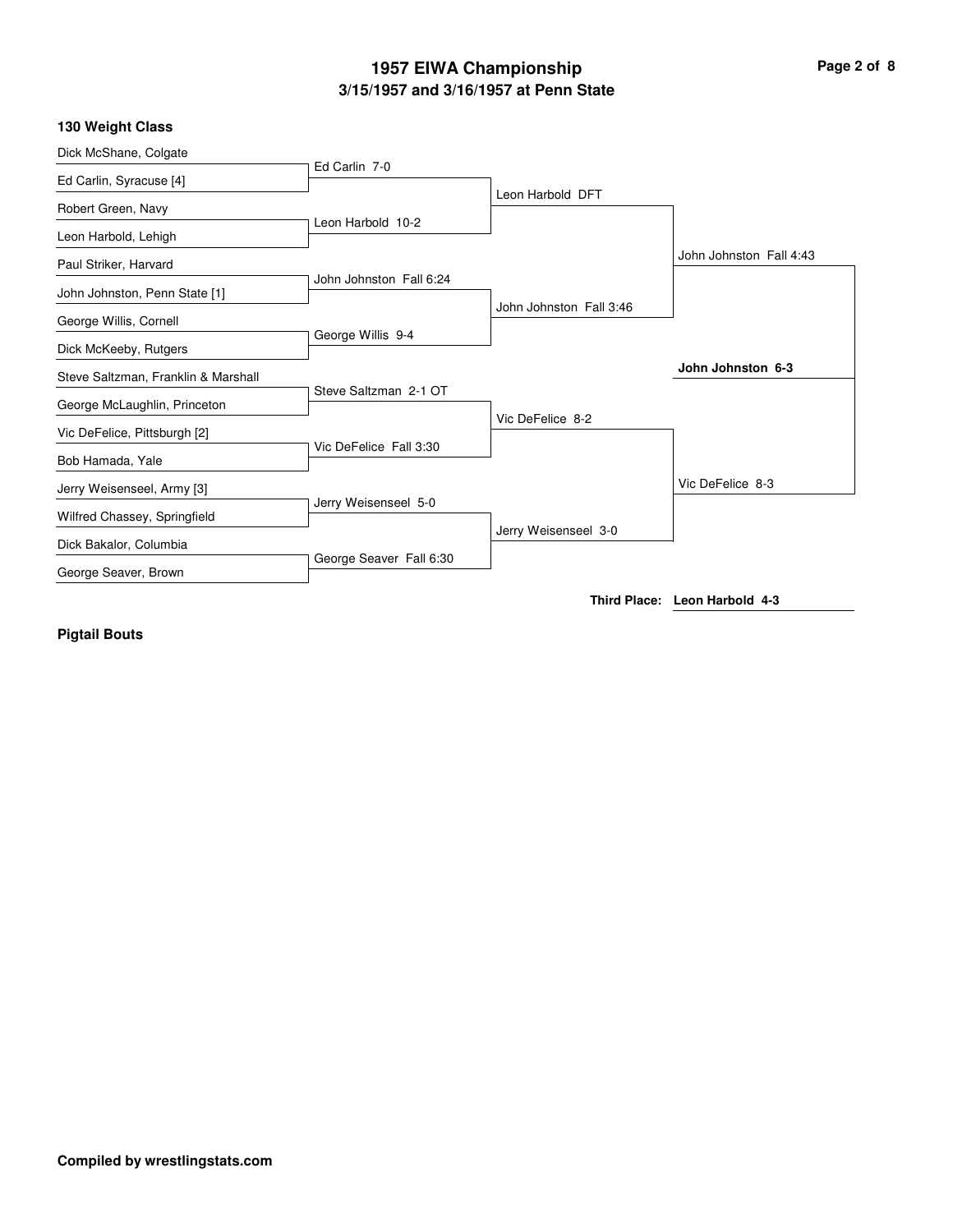# **3/15/1957 and 3/16/1957 at Penn State 1957 EIWA Championship Page 3 of 8**

## **137 Weight Class**

| Frank Smith, Brown [4]           |                       |                      |                                 |
|----------------------------------|-----------------------|----------------------|---------------------------------|
|                                  | Frank Smith Fall 1:34 |                      |                                 |
| George Barber, Temple            |                       | Frank Smith 3-2      |                                 |
| Joe Longton, Navy                |                       |                      |                                 |
|                                  | Joe Longton Fall 2:08 |                      |                                 |
| John Buchanan, Columbia          |                       |                      |                                 |
| Jim Hankee, Army                 |                       |                      | Joe Gratto Fall 2:32            |
|                                  | Jim Hankee Fall 2:44  |                      |                                 |
| Otis Graham, Yale                |                       | Joe Gratto Fall 1:55 |                                 |
| Bob Skripak, Colgate             |                       |                      |                                 |
|                                  | Joe Gratto Fall 3:31  |                      |                                 |
| Joe Gratto, Lehigh [1]           |                       |                      |                                 |
| Bob McDermot, Syracuse           |                       |                      | John Pepe 4-2                   |
|                                  | Gordon Muse 9-2       |                      |                                 |
| Gordon Muse, Franklin & Marshall |                       | John Pepe 5-0        |                                 |
| John Pepe, Penn State [2]        |                       |                      |                                 |
|                                  | John Pepe 9-2         |                      |                                 |
| Robert Crook, Harvard            |                       |                      |                                 |
| Don Kovalchik, Rutgers           |                       |                      | John Pepe 8-1                   |
|                                  | Charles Gratto 12-4   |                      |                                 |
| Charles Gratto, Cornell          |                       | Ted Bienkowski 6-3   |                                 |
| Ted Bienkowski, Pittsburgh [3]   |                       |                      |                                 |
|                                  | Ted Bienkowski 8-0    |                      |                                 |
| Curt Dohan, Princeton            |                       |                      |                                 |
|                                  |                       |                      | Third Place: Ted Bienkowski 6-4 |
|                                  |                       |                      |                                 |

**Pigtail Bouts**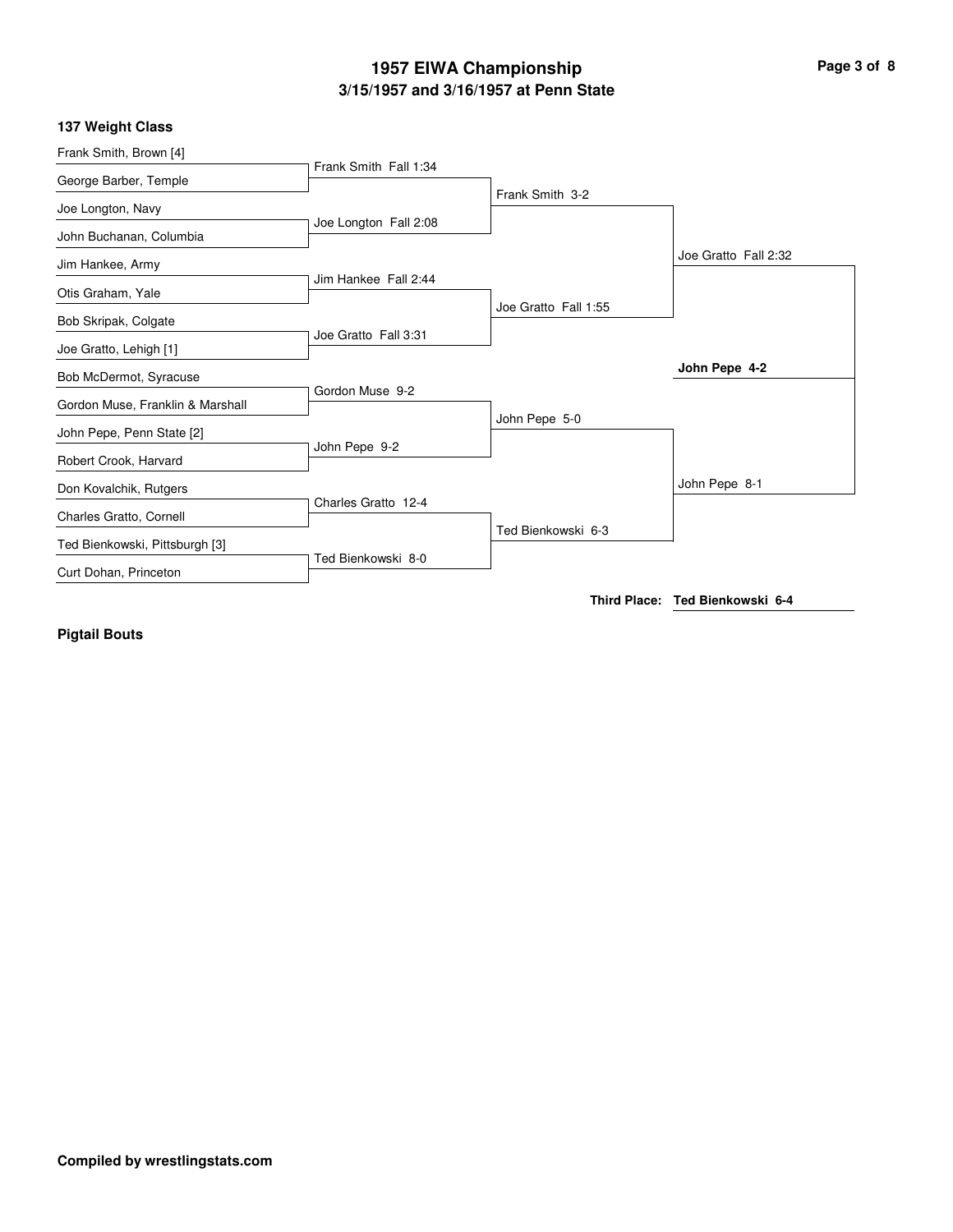# **3/15/1957 and 3/16/1957 at Penn State 1957 EIWA Championship Page 4 of 8**

## **147 Weight Class**

| Bill Fortenbaugh, Princeton [4]    |                         |                            |                                   |
|------------------------------------|-------------------------|----------------------------|-----------------------------------|
| John Hyde, Army                    | Bill Fortenbaugh 6-1    |                            |                                   |
|                                    |                         | Bob Daughenbaugh Fall 8:50 |                                   |
| Bob Daughenbaugh, Navy             | Bob Daughenbaugh 7-5 OT |                            |                                   |
| Dwight Conklin, Rutgers            |                         |                            |                                   |
| Jim Glynn, Colgate                 |                         |                            | Dick Santoro 5-3                  |
|                                    | Dick Santoro Fall 3:18  |                            |                                   |
| Dick Santoro, Lehigh [1]           |                         | Dick Santoro 9-0           |                                   |
| Phil Hepner, Yale                  |                         |                            |                                   |
| John Noble, Harvard                | John Noble 6-1          |                            |                                   |
| Glenn Wise, Cornell                |                         |                            | Dave Adams 4-3                    |
|                                    | Dave Adams 3-0          |                            |                                   |
| Dave Adams, Penn State [2]         |                         | Dave Adams 3-2             |                                   |
| Bob Bubb, Pittsburgh               |                         |                            |                                   |
| Dave Kinne, Columbia               | Bob Bubb 7-1            |                            |                                   |
| John Pettit, Pennsylvania          |                         |                            | Dave Adams 4-1                    |
| Joe Yeats, Franklin & Marshall [3] | Joe Yeats Fall 4:30     |                            |                                   |
| Sam Miranda, Syracuse              |                         | Joe Yeats 6-4              |                                   |
|                                    | Peter Roche Fall 1:40   |                            |                                   |
| Peter Roche, Brown                 |                         |                            |                                   |
|                                    |                         |                            | Third Place: Bob Daughenbaugh 5-2 |
| <b>Pigtail Bouts</b>               |                         |                            |                                   |
| John Noble, Harvard                |                         |                            |                                   |
| Don Resnick, Temple                | John Noble Fall 2:59    |                            |                                   |
| Glenn Wise, Cornell                |                         |                            |                                   |

Glenn Wise DFT Henry Bianowicz, Springfield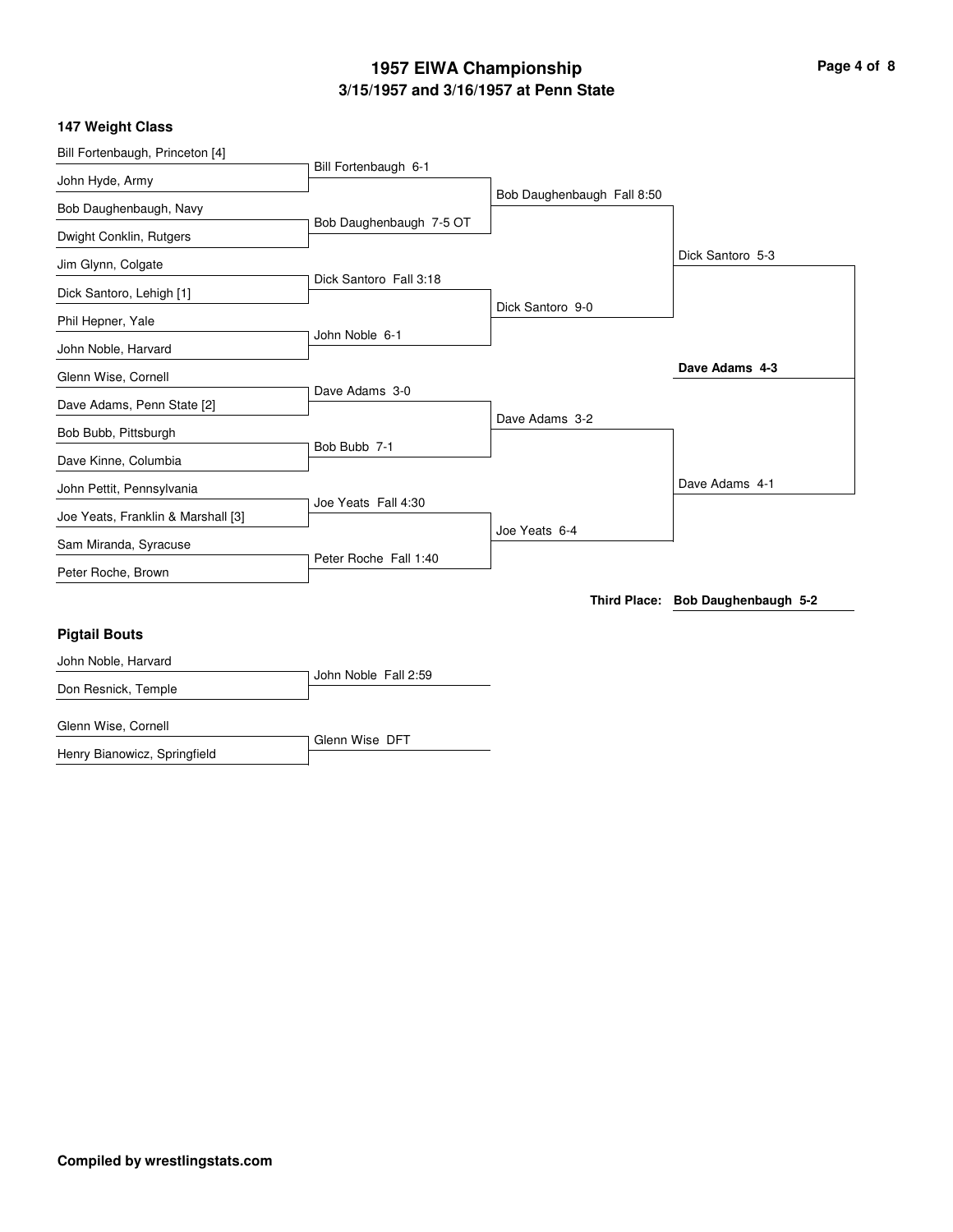# **3/15/1957 and 3/16/1957 at Penn State 1957 EIWA Championship Page 5 of 8**

### **157 Weight Class**

| Steve Jackson, Yale [4]        |                       |                 |                                 |
|--------------------------------|-----------------------|-----------------|---------------------------------|
| Gordon Carberry, Syracuse      | Gordon Carberry 8-0   |                 |                                 |
| Charles Crosby, Rutgers        |                       | Earl Poust 5-4  |                                 |
| Earl Poust, Penn State         | Earl Poust Fall 4:04  |                 |                                 |
| Bob Richardson, Pittsburgh     |                       |                 | Dick Vincent 3-1                |
| Dick Vincent, Cornell [1]      | Dick Vincent 7-4      |                 |                                 |
| Bob Smith, Franklin & Marshall |                       | Dick Vincent RD |                                 |
| Lou Winner, Brown              | Lou Winner 5-1        |                 |                                 |
| Fred Schult, Colgate           |                       |                 | Ed Hamer 7-0                    |
| Nathan Swergold, Columbia      | Fred Schult Fall 4:53 |                 |                                 |
| Victor Lewin, Springfield [2]  |                       | Fred Schult 5-3 |                                 |
| Ken Phillips, Army             | Victor Lewin 6-5      |                 |                                 |
| Steve Lamphear, Navy           |                       |                 | Ed Hamer DFT                    |
| Gerry Scanlan, Temple [3]      | Gerry Scanlan 6-4     |                 |                                 |
| Bill Macaleer, Princeton       |                       | Ed Hamer 4-1    |                                 |
| Ed Hamer, Lehigh               | Ed Hamer 4-0          |                 |                                 |
|                                |                       |                 | Third Place: Earl Poust Med FFT |
| <b>Pigtail Bouts</b>           |                       |                 |                                 |
| Lou Winner, Brown              |                       |                 |                                 |
| Jim Kinter, Pennsylvania       | Lou Winner 5-0        |                 |                                 |
| Fred Schult, Colgate           |                       |                 |                                 |

Fred Schult 5-4 John Eastling, Harvard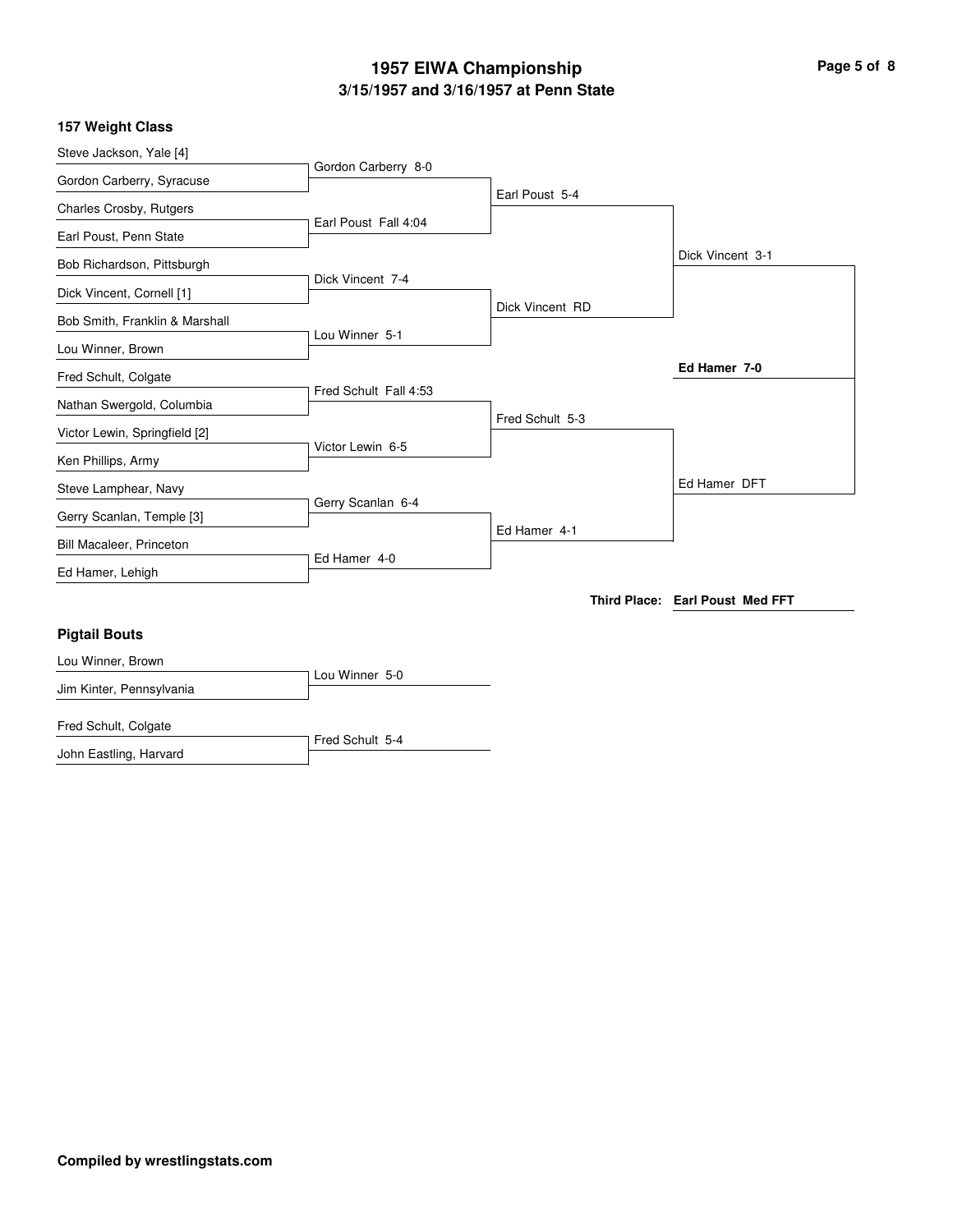# **3/15/1957 and 3/16/1957 at Penn State 1957 EIWA Championship Page 6 of 8**

## **167 Weight Class**

| Bob Foster, Harvard              |                          |                      |                             |
|----------------------------------|--------------------------|----------------------|-----------------------------|
| John Driscoll, Lehigh            | Bob Foster Fall 5:45     |                      |                             |
| Jay Goldenberg, Pennsylvania     |                          | Neal Lesher 10-6     |                             |
| Neal Lesher, Rutgers [4]         | Neal Lesher 3-2          |                      |                             |
| Peter Friedman, Navy             |                          |                      | Dave Johnson 6-1            |
| Bruce Gilmore, Penn State        | Bruce Gilmore 2-1        |                      |                             |
| Ray Norton, Temple               |                          | Dave Johnson 6-1     |                             |
| Dave Johnson, Pittsburgh [1]     | Dave Johnson 9-1         |                      |                             |
| Dale Baxter, Columbia            |                          |                      | Dave Johnson 8-1            |
| Steve Friedman, Cornell [2]      | Steve Friedman Fall 8:07 | Steve Friedman 9-4   |                             |
| John Hannan, Franklin & Marshall | Tony Phillippi 2-1 OT    |                      |                             |
| Tony Phillippi, Brown            |                          |                      |                             |
| Tex Lenart, Army                 | Tex Lenart 4-2           |                      | Steve Friedman 7-6          |
| Burt Burger, Springfield         |                          | Bill White Fall 4:50 |                             |
| Paul D'Esterre, Colgate          | Bill White 5-0           |                      |                             |
| Bill White, Syracuse [3]         |                          |                      |                             |
|                                  |                          |                      | Third Place: Bill White 7-5 |
| <b>Pigtail Bouts</b>             |                          |                      |                             |
| Dave Johnson, Pittsburgh         | Dave Johnson 7-0         |                      |                             |

Ed Nell, Princeton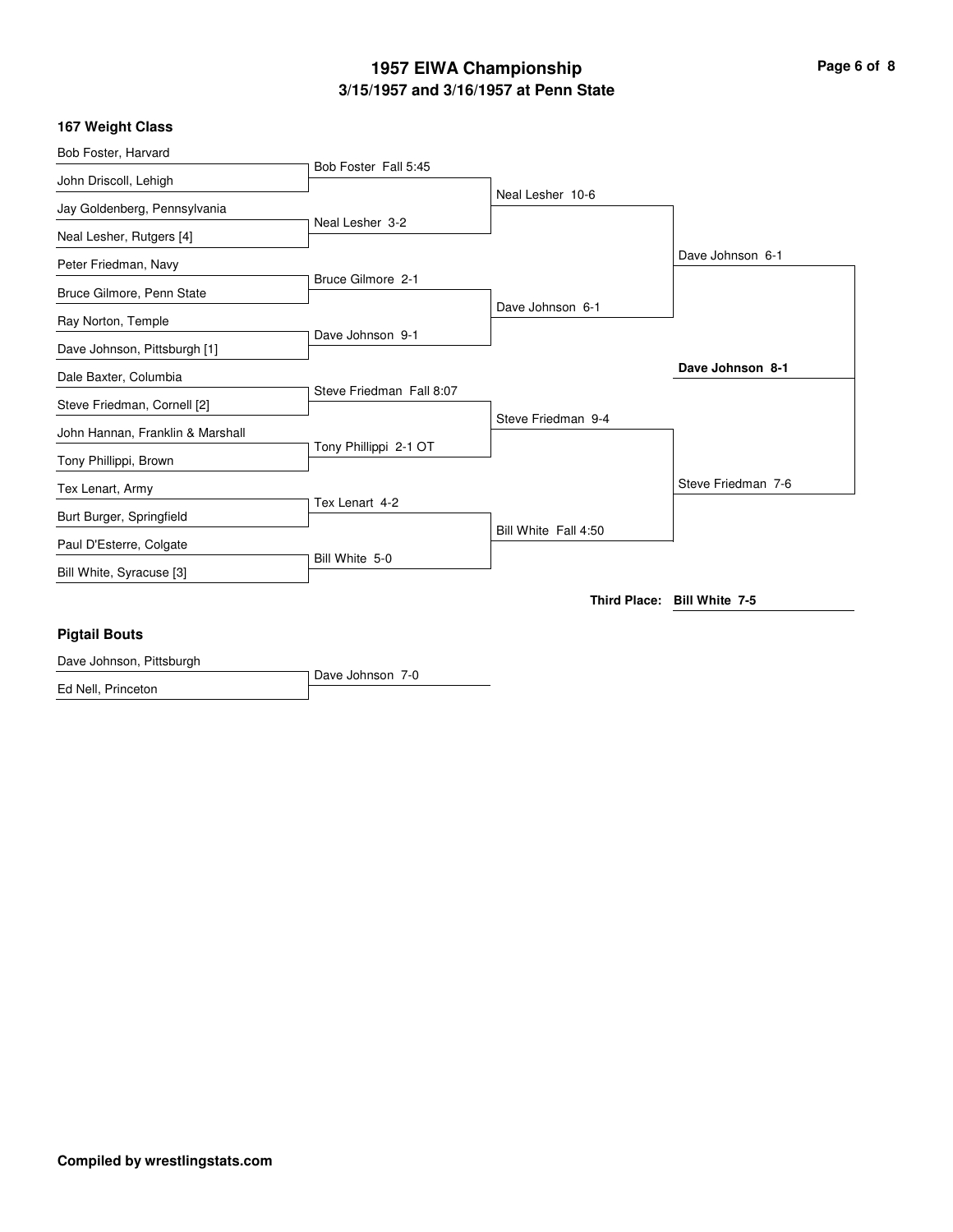# **3/15/1957 and 3/16/1957 at Penn State 1957 EIWA Championship Page 7 of 8**

#### **177 Weight Class**

| Jim Megettigan, Springfield           |                         |                   |                                    |
|---------------------------------------|-------------------------|-------------------|------------------------------------|
| Steve Smethurst, Cornell              | Steve Smethurst 7-0     |                   |                                    |
|                                       |                         | Doug Volgenau 4-1 |                                    |
| Dick Donelli, Columbia                | Doug Volgenau Fall 4:21 |                   |                                    |
| Doug Volgenau, Navy [4]               |                         |                   |                                    |
| Charles Dinkelmeyer, Syracuse         |                         |                   | Ron Flemming 6-3                   |
|                                       | Charles Dinkelmeyer 9-2 |                   |                                    |
| Bob LaRouche, Pennsylvania            |                         | Ron Flemming 7-4  |                                    |
| Ron Flemming, Franklin & Marshall [1] |                         |                   |                                    |
| Dave Callard, Princeton               | Ron Flemming 7-1        |                   |                                    |
| Bill Gustafson, Lehigh                |                         |                   | Ron Flemming 5-3                   |
|                                       | John Alexander 7-3      |                   |                                    |
| John Alexander, Brown                 |                         | Pete Newell 6-4   |                                    |
| Pete Newell, Colgate [2]              |                         |                   |                                    |
| Art Bair, Army                        | Pete Newell 11-3        |                   |                                    |
| John Sobiero, Temple                  |                         |                   | Les Walters DFT                    |
|                                       | Bob Gilmore Fall 4:25   |                   |                                    |
| Bob Gilmore, Harvard                  |                         | Les Walters 7-4   |                                    |
| Les Walters, Penn State               |                         |                   |                                    |
| Dick Garretson, Rutgers [3]           | Les Walters 6-2         |                   |                                    |
|                                       |                         |                   | Third Place: Doug Volgenau Med FFT |
| Diatoil Route                         |                         |                   |                                    |

#### **Pigtail Bouts**

Dave Callard 1-0 OT Dave Callard, Princeton Pete Wight, Yale